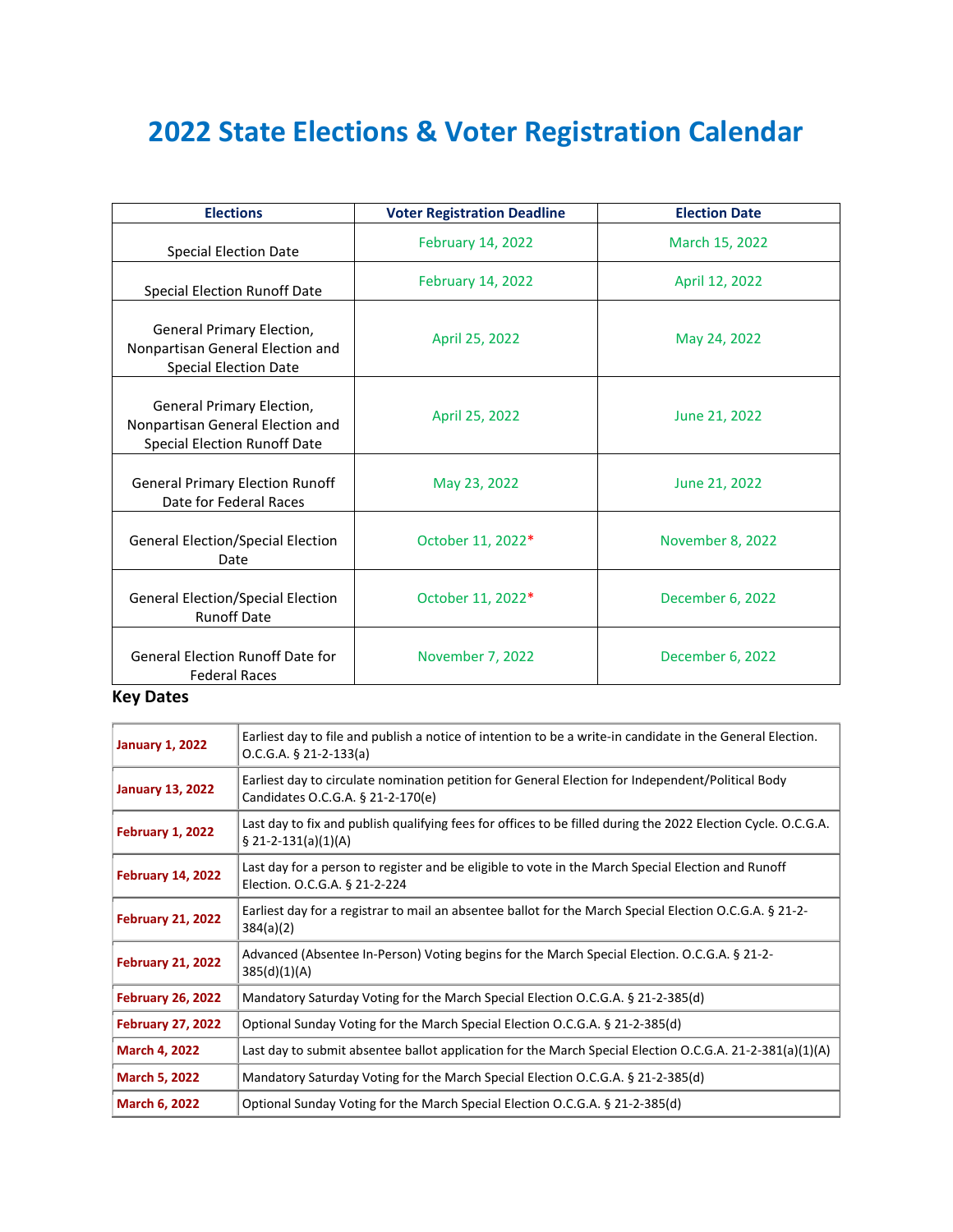| March 7, 2022                       | Earliest day to apply for an absentee ballot for the May General Primary Election O.C.G.A. 21-2-<br>381(a)(1)(A)                                                                           |
|-------------------------------------|--------------------------------------------------------------------------------------------------------------------------------------------------------------------------------------------|
| March 7, 2022<br>9:00 A.M.          | Earliest day to qualify for Primary/Nonpartisan and Independent/Political Body Candidates for<br>November General Election. O.C.G.A. § 21-2-153(c)(1)(A)                                   |
| March 11, 2022<br><b>12:00 Noon</b> | Last day to qualify for Primary/Nonpartisan and Independent/Political Body Candidates for November<br>General Election. O.C.G.A. § 21-2-153(c)(1)(A)                                       |
| March 18, 2022                      | Last day to file and publish a notice of intention to be a Non-Partisan Write-In Candidate. O.C.G.A. § 21-<br>$2 - 133(a)$                                                                 |
| March 23, 2022                      | Last day to file affidavit stating the notice of intention to be a Non-Partisan Write-In Candidate has been<br>published in accordance with O.C.G.A. § 21-2-133(b)                         |
| <b>April 1, 2022</b>                | Last day to submit absentee ballot application for the April Special Election Runoff O.C.G.A. 21-2-<br>381(a)(1)(A)                                                                        |
| April 5, 2022                       | Earliest day for a registrar to mail an absentee ballot for the General Primary/Non-Partisan/Special<br>Election O.C.G.A. § 21-2-384(a)(2)                                                 |
| April 25, 2022                      | Last day for a person to register and be eligible to vote in the General Primary/Non-Partisan/Special<br>Election and Runoff Election. O.C.G.A. § 21-2-224                                 |
| May 2, 2022                         | Advanced (Absentee In-Person) Voting begins for the General Primary/Non-Partisan/Special Election.<br>O.C.G.A. § 21-2-385(d)(1)(A)                                                         |
| May 7, 2022                         | Mandatory Saturday Voting for the General Primary/Non-Partisan/Special Election O.C.G.A. § 21-2-<br>385(d)                                                                                 |
| May 8, 2022                         | Optional Sunday Voting for the General Primary/Non-Partisan/Special Election O.C.G.A. § 21-2-385(d)                                                                                        |
| May 13, 2022                        | Last day to submit absentee ballot application for the May General Primary Election O.C.G.A. 21-2-<br>381(a)(1)(A)                                                                         |
| May 14, 2022                        | Mandatory Saturday Voting for the General Primary/Non-Partisan/Special Election O.C.G.A. § 21-2-<br>385(d)                                                                                 |
| May 15, 2022                        | Optional Sunday Voting for the General Primary/Non-Partisan/Special Election O.C.G.A. § 21-2-385(d)                                                                                        |
| May 23, 2022                        | Last day for a person to register and be eligible to vote in the General Primary Runoff for Federal Races.                                                                                 |
| June 10, 2022                       | Last day to submit absentee ballot application for the June General Primary Runoff O.C.G.A. 21-2-<br>381(a)(1)(A)                                                                          |
| June 13, 2022                       | Advanced (Absentee In-Person) Voting for the General Primary/Non-Partisan/Special Runoff Election<br>must begin no later than this date. O.C.G.A. § 21-2-385(d)(1)(B)                      |
| <b>June 27, 2022</b><br>9:00 AM     | Earliest day for an Independent or a Political Body Candidate to file their Nomination Petition to have<br>his/her name placed on the General Election Ballot. O.C.G.A. § 21-2-132(e)      |
| <b>July 12, 2022</b><br>12:00 Noon  | Last day for an Independent or a Political Body Candidate to file their Nomination Petition to have<br>his/her name placed on the General Election Ballot. O.C.G.A. § 21-2-132(e)          |
| <b>August 22, 2022</b>              | Earliest day to apply for an absentee ballot for November General Election O.C.G.A. § 21-2-381(a)(1)(A)                                                                                    |
| September 6, 2022                   | Last day to file the notice of intention to be a write-in candidate and have notice published in<br>accordance with O.C.G.A. § 21-2-133(a)                                                 |
| September 11,<br>2022               | Last day to file affidavit stating the notice of intention to be a Write-In Candidate has been published in<br>accordance with O.C.G.A. § 21-2-133(b)                                      |
| September 20,<br>2022               | Earliest day for a registrar to mail an absentee ballot for the November General/Special Election<br>$O.C.G.A. § 21-2-384(a)(2)$                                                           |
| October 11, 2022                    | Last day for a person to register and be eligible to vote in the November General Election and Runoff<br>Election. O.C.G.A. § 21-2-224(a) ** October 10 <sup>th</sup> is a State Holiday** |